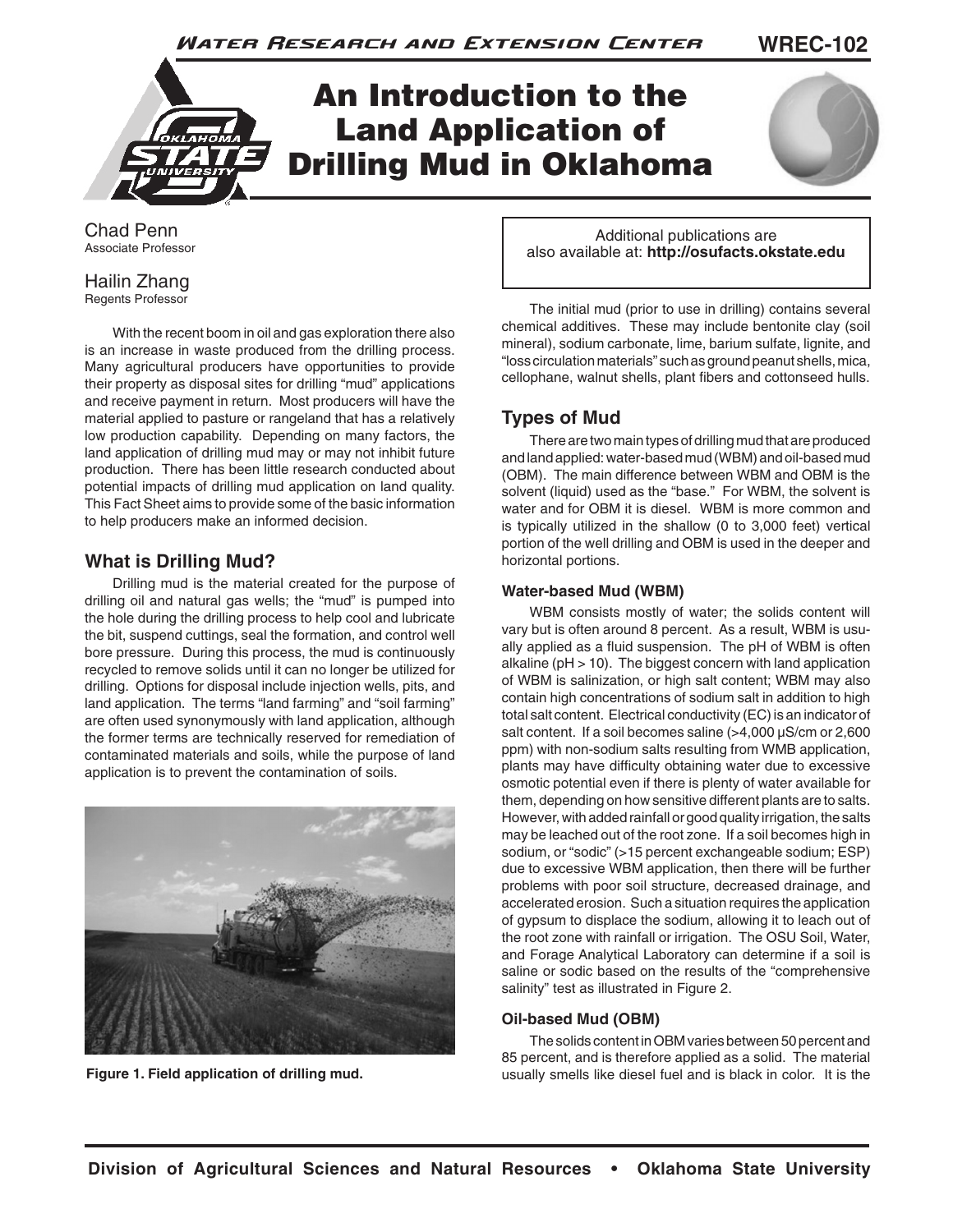

**Figure 2. Salinity and sodicity thresholds in soil based on soil electrical conductivity (EC) and exchangeable sodium percentage (ESP).**

diesel used as the solvent for the mud that contains "petroleum based hydrocarbons," often analyzed and referred to as "total petroleum hydrocarbons" (TPH). The TPH can be toxic to plants at high concentrations. Immediately after application of OBM, soil TPH levels may be high; however, the goal of land application is fast degradation of TPH to non-toxic levels. Native soil microorganisms will consume and metabolize the TPH converting it into water and carbon dioxide. Conditions that favor the growth of microorganisms such as nutrients (N, P, K), adequate aeration (oxygen), suitable temperature, moisture and pH, therefore favor TPH degradation.

Threshold levels of soil TPH vary depending on the source of information and the context. The OK Guardian (produced by the Oklahoma Corporation Commission; http://www.onepetro. org/mslib/app/Preview.do?paperNumber=00081210&society Code=SPE) has set a level of 10,000 mg TPH  $kg<sup>-1</sup>$  (20,000 lbs acre-1) soil as the limit for plant protection; and 2,600 mg kg<sup>-1</sup> (5200 lbs acre<sup>-1</sup>) for residential areas. The Oklahoma (OK) Department of Environmental Quality (DEQ) defines the "tier 1 generic cleanup level" for residential soil as 50 mg TPH kg<sup>-1</sup> (100 lbs acre<sup>-1</sup>) and 500 mg kg<sup>-1</sup> (1000 lbs acre<sup>-1</sup>) for industrial sites (http://www.deq.state.ok.us/factsheets/ land/tph.pdf). The OSU Soil, Water, and Forage Analytical Laboratory can measure TPH in solid/soil samples and liquid samples. Please contact your local county Extension office for more information on soil salinity and TPH testing.

Within the category of TPH chemicals, those of most concern are "BTEX," or benzene, toluene, ethylbenzene, and xylene. Of those, benzene is the most important, since it is the most leachable. According to the OK Guardian, threshold soil benzene levels are 44 mg kg<sup>-1</sup> (88 lbs acre<sup>-1</sup>) for residential soils, 190 mg kg<sup>-1</sup> (380 lb acre<sup>-1</sup>) for non-residential soil. In regard to risk of groundwater leaching, the threshold is  $3 \text{ mg}$  kg<sup>-1</sup> if the receptor well is located directly beneath the benzene source. The Guardian also lists residential or "sensitive" thresholds for toluene, ethylbenzene, and xylenes at 6,700; 5,400 and 21,000 mg kg-1 soil, respectively (13,400; 10,800; and 42,000 lbs acre-1). The OK DEQ lists 0.03 mg kg<sup>-1</sup> (0.06 lbs acre<sup>-1</sup>) benzene as the threshold soil level for "acceptable cleanup levels;" however, concentrations beyond this level may not necessarily be a problem. Fortunately, relatively small amounts of benzene are applied to soils through OBM application and the half-life of benzene is fairly short; researchers have indicated a half-life (time required for half of it to degrade) from 5 days to 30 days, depending on soil conditions. Others have shown that 70 percent to 97 percent of benzene degrades in 25 days. Although there is little information with regard to benzene uptake by plants, the few studies conducted on this indicate that benzene is metabolized into non harmful compounds by the plant.

Depending on the geology of the site where the well was drilled, constituents of OBM will vary. This is because the majority of the OBM is simply ground-up bedrock (i.e. drill cuttings) that result from drilling the hole. Some geologic materials will contain appreciable levels of calcium carbonate equivalent, and the resulting OBM could provide a natural liming effect to soils. Similarly, some OBM could also contain nutrients such as Mg, Ca, and K depending on the local geology, in addition to original mud additives such as lime.

With regard to variations in geology and potential contaminants, it is unlikely but possible that some OBM samples could contain elevated levels of trace metals such as copper, zinc, lead, arsenic, chromium and molybdenum. The source of metals would not be from a mud additive, but from bedrock naturally elevated in metals. Therefore, potential metals content would vary spatially throughout the state with regard to the contents of naturally occurring geological formations. Trace metals in WBM are highly unlikely, since the material is mostly made up of water, and trace metals are extremely insoluble at the pH levels observed in WBM. Another public concern is radiation in OBM, also known as NORM (naturally occurring radioactive material). It is possible, but unlikely for geologic materials (i.e. ground up bedrock in OBM) to be elevated in NORM beyond safe levels. The NORM of topsoil generally ranges from 0.2 to 4.2 pCi/g and the threshold for safe land application is 30 pCi/g. NORM is typically expressed as the sum of radium-226 plus radium-228. Little to no data is available on the metals and NORM content of drilling mud.

## **Regulations Concerning Land**

### **Application of Drilling Mud**

Drilling waste is categorized by USEPA as a "special waste," and is exempt from federal hazardous waste regulations under subtitle C of the Resource Conservation and Recovery Act (RCRA). Land application of drilling mud is regulated and permitted by the Oklahoma Corporation Commission (OCC). The rules are specifically stated in the Oklahoma administrative code and register (www.oar.state. ok.us), Title 165. Rules for land application of WBM and OBM are found in 165:10-7-19 and 165:10-7-26, respectively.

Some of the rules can be summarized as follows:

- Maximum of 8 percent slopes of the fields eligible to receive mud.
- At least 12 inches of "suitable" texture.
- Certain buffer zones must be observed (i.e. property boundaries, ponds, wells, etc.).
- EC less than 4000  $\mu$ S/cm and ESP less than 10 percent in receiving soil.
- Minimum 20-inch depth to bedrock for WBM and 40 inches for OBM.
- No water table within top 6 feet of soil profile.
- WBM may be re-spread after three years has passed, and if soil requirements are met.
- OBM applied sites may not be re-applied with OBM or receive WBM.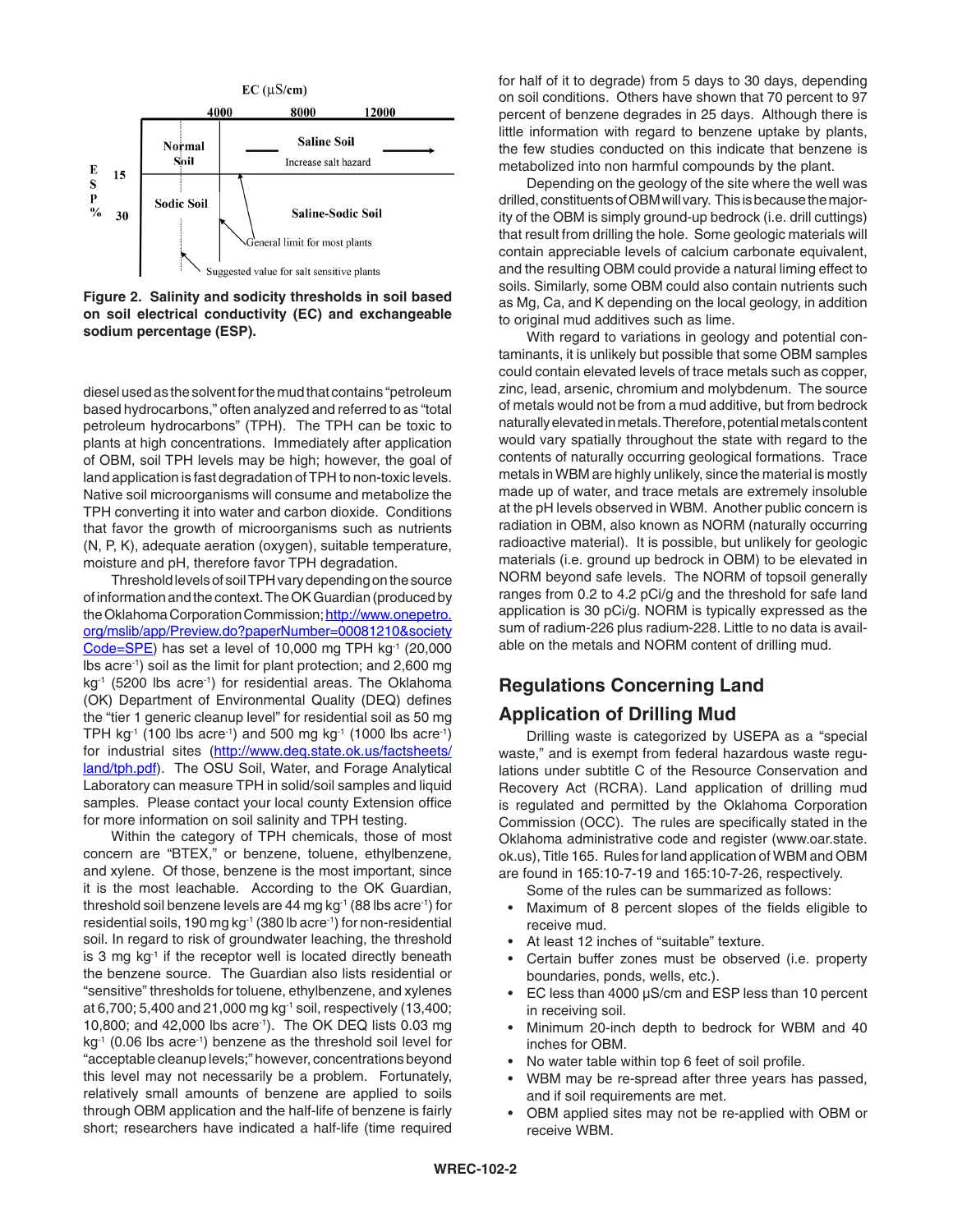The application rate of drilling mud is limited based on the following requirements, which must *not* be exceeded:

- • 6,000 lbs/acre total dissolved solids (TDS) including soluble salts in the soil. TDS is often converted to EC by the equation: TDS  $(mg/L) = EC(mS/cm)$  X 640.
- • 3,500 lbs/acre chloride.
- • 40,000 lbs/acre TPH.
- • 200,000 lbs/acre dry weight (i.e. solids).

Although not a rule, the OCC recommends that OBM be mixed with a bulking agent (usually lime or gypsum) at a 3:1 ratio of bulking agent:OBM. In some cases, the addition of the lime or gypsum bulking agent could be beneficial to production.

It is extremely important that the land applicator obtains a permit from the OCC and follows these rules, as they are designed to protect the landowner and the environment. Landowners should expect a temporary decrease in productivity; however, some landowners may experience no decrease in yield. The purpose of payments made to the landowner is compensation for potential losses. Some of the problems associated with land application that has previously occurred are likely due to improper application by the spreading company. For this reason, it is recommended the landowner research the reputation of the application company prior to receiving drilling mud. Also contact the OCC for an open records request (http://www.occeweb.com/ad/OpenRecords.html) to find out if the company in question has received many fines in the past.

#### **Overall Recommendations**

With regard to OBM, the main concern is total petroleum based hydrocarbons (TPH), but this should not be a problem if OCC rules are followed. Also, TPH will eventually degrade into carbon dioxide and water. Excess application of salts from WBM could present some long-term problems if WBM is not properly applied, since salts are removed from the system by leaching, which can be a slow process. Heavy soils (i.e. high clay content) and poorly drained soils are more likely to suffer from salt problems compared to sandy, well drained soils. Low rainfall will worsen salt problems. Applications of WBM during dry periods are more likely to result in problems compared to wet periods.



**Figure 3. Application of a simulated WBM to research plots in Lahoma.**

## **Current State of Research and Gaps in Knowledge**

Little research has been conducted on the land application of drilling mud. Oklahoma State University is in the early stages of conducting research on this. Current investigations include TPH degradation rates and forage yield from land applied with OBM, and variation in bulking agent mixtures. There is some interest in the impact of different bulking agents and rainfall timing on TPH degradation rates. Oklahoma State University has initiated simulated WBM-applied field plots for research and demonstration at the Lahoma field day (scheduled in 2013). Ultimately, the long-term goal, which may require several years and increased research funding, is to produce a site-specific tool for landowners to assess risk, potential yield reduction, time required for salt leaching, or alternatively estimate the maximum WBM application in which little to no yield reduction will occur. Updates in research findings will be posted as developed.